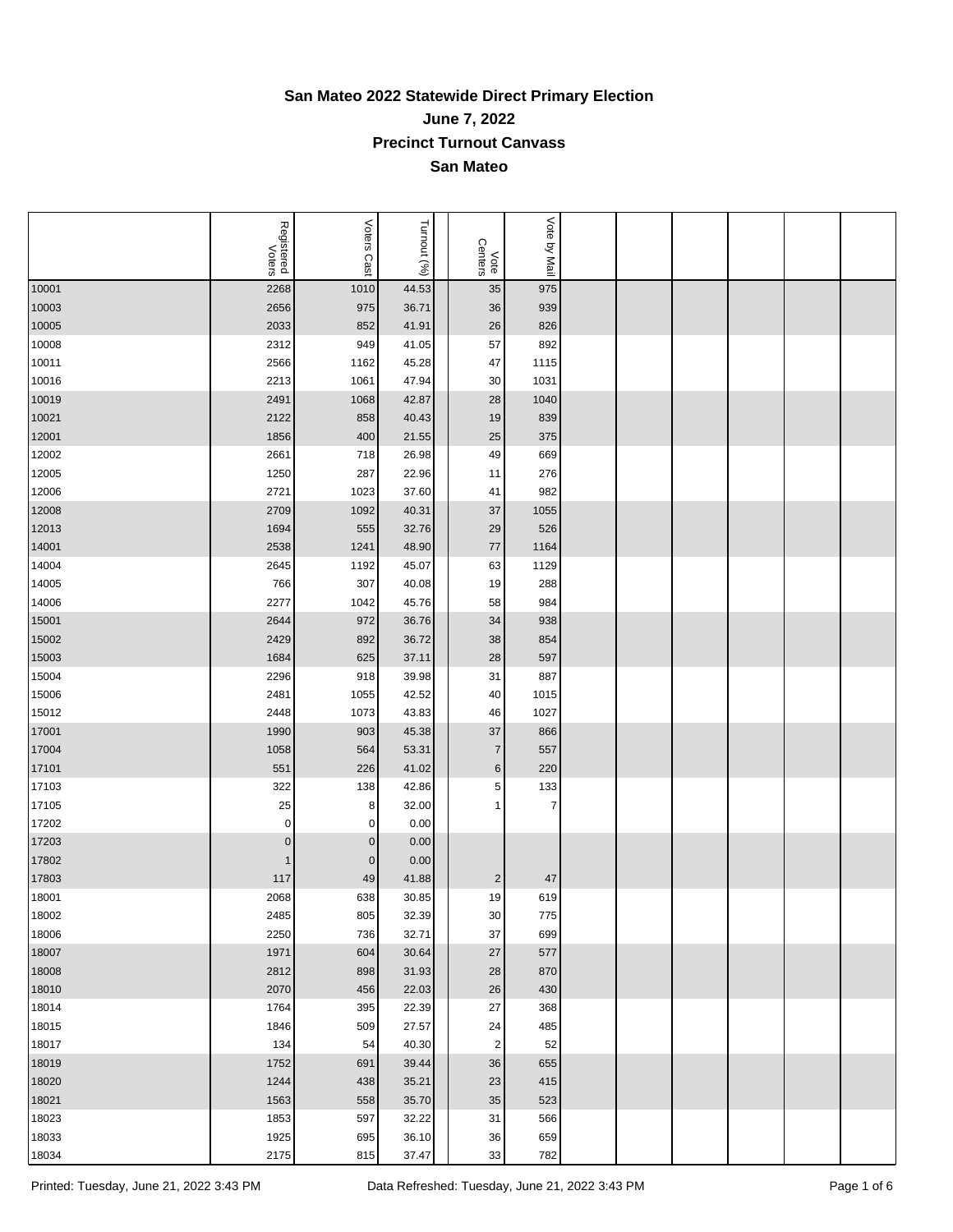| San Mateo |                                                  |
|-----------|--------------------------------------------------|
|           | San Mateo 2022 Statewide Direct Primary Election |

|                | Registered<br>Voters | <b>Voters</b> | Turnout (%)    |                 | Vote by Mail |  |  |  |
|----------------|----------------------|---------------|----------------|-----------------|--------------|--|--|--|
|                |                      | Cast          |                | Vote<br>Centers |              |  |  |  |
| 18072          | 44                   | 24            | 54.55          |                 | 24           |  |  |  |
| 21001          | 2679                 | 1223          | 45.65          | 57              | 1166         |  |  |  |
| 21002          | 2000                 | 803           | 40.15          | 38              | 765          |  |  |  |
| 21007          | 2124                 | 1178          | 55.46          | 63              | 1115         |  |  |  |
| 21010          | 1667                 | 984           | 59.03          | 42              | 942          |  |  |  |
| 21012          | 2617                 | 1510          | 57.70          | 53              | 1457         |  |  |  |
| 22001          | 2545                 | 907           | 35.64          | 43              | 864          |  |  |  |
| 22004          | 2480                 | 937           | 37.78          | 66              | 871          |  |  |  |
| 22007          | 2356                 | 903           | 38.33          | 41              | 862          |  |  |  |
| 22008          | 2868                 | 1168          | 40.73          | 39              | 1129         |  |  |  |
| 22010          | 239                  | 75            | 31.38          | 6               | 69           |  |  |  |
| 22011          | 2413                 | 911           | 37.75<br>39.95 | 46              | 865          |  |  |  |
| 22017<br>22021 | 2573<br>2713         | 1028<br>1029  | 37.93          | 42<br>41        | 986<br>988   |  |  |  |
| 26001          | 2661                 | 827           | 31.08          | 44              | 783          |  |  |  |
| 26002          | 2169                 | 689           | 31.77          | 35              | 654          |  |  |  |
| 26003          | 2668                 | 764           | 28.64          | 25              | 739          |  |  |  |
| 26006          | 2457                 | 829           | 33.74          | 27              | 802          |  |  |  |
| 26009          | 1867                 | 723           | 38.73          | 27              | 696          |  |  |  |
| 26010          | 2856                 | 944           | 33.05          | 39              | 905          |  |  |  |
| 26014          | 1434                 | 531           | 37.03          | 11              | 520          |  |  |  |
| 26016          | 2253                 | 902           | 40.04          | 27              | 875          |  |  |  |
| 26018          | 2691                 | 886           | 32.92          | 21              | 865          |  |  |  |
| 26021          | 2163                 | 723           | 33.43          | 29              | 694          |  |  |  |
| 26023          | 2182                 | 916           | 41.98          | 26              | 890          |  |  |  |
| 26025          | 2389                 | 998           | 41.77          | 37              | 961          |  |  |  |
| 26027          | 2586                 | 1134          | 43.85          | 41              | 1093         |  |  |  |
| 26029          | 2593                 | 860           | 33.17          | 37              | 823          |  |  |  |
| 26036          | 2252                 | 853           | 37.88          | 41              | 812          |  |  |  |
| 26038          | 2687                 | 1178          | 43.84          | 44              | 1134         |  |  |  |
| 26044          | 2905                 | 1391          | 47.88          | 46              | 1345         |  |  |  |
| 26047          | 2856                 | 1205          | 42.19          | 42              | 1163         |  |  |  |
| 26051          | 2602                 | 1088          | 41.81          | 33              | 1055         |  |  |  |
| 26053          | 2218                 | 915           | 41.25          | 42              | 873          |  |  |  |
| 26055          | 2674<br>2876         | 1109<br>1363  | 41.47<br>47.39 | 44<br>45        | 1065<br>1318 |  |  |  |
| 26058<br>26063 | 2170                 | 892           | 41.11          | 40              | 852          |  |  |  |
| 26064          | 256                  | 128           | 50.00          | 5 <sub>5</sub>  | 123          |  |  |  |
| 26075          | 1392                 | 618           | 44.40          | $27\,$          | 591          |  |  |  |
| 27001          | $\pmb{0}$            | $\pmb{0}$     | 0.00           |                 |              |  |  |  |
| 27701          | 79                   | 23            | 29.11          | $\mathbf{1}$    | 22           |  |  |  |
| 30001          | 1670                 | 667           | 39.94          | $27\,$          | 640          |  |  |  |
| 30004          | 1743                 | 701           | 40.22          | 18              | 683          |  |  |  |
| 30006          | 1503                 | 570           | 37.92          | 25              | 545          |  |  |  |
| 30010          | 144                  | $51\,$        | 35.42          |                 | 51           |  |  |  |
| 31015          | 2027                 | 1025          | 50.57          | 45              | 980          |  |  |  |
| 31018          | 2499                 | 1054          | 42.18          | 41              | 1013         |  |  |  |
| 31035          | 959                  | 465           | 48.49          | 15              | 450          |  |  |  |
| 33001          | 1641                 | 700           | 42.66          | 24              | 676          |  |  |  |
| 33003          | 773                  | 366           | 47.35          | 18              | 348          |  |  |  |
| 33004          | 865                  | 407           | 47.05          | 15              | 392          |  |  |  |
| 33006          | 1742                 | 725           | 41.62          | 36              | 689          |  |  |  |
| 33020          | 1324                 | 582           | 43.96          | 29              | 553          |  |  |  |
| 33026          | 1595                 | 896           | 56.18          | 37              | 859          |  |  |  |
| 34001          | 2404                 | 977           | 40.64          | 40 <sup>°</sup> | 937          |  |  |  |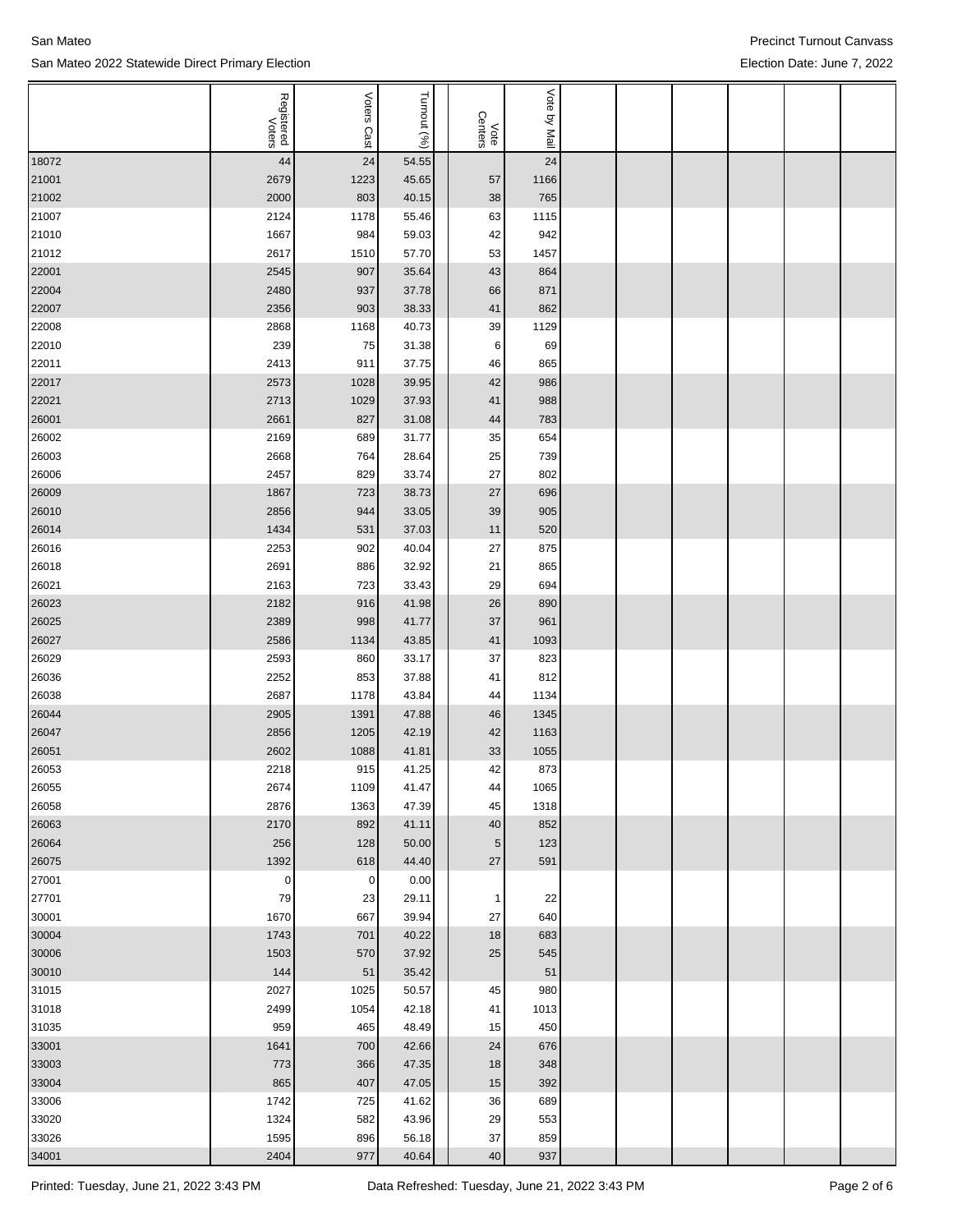|       |                      |                |                |                 | Vote       |  |  |  |
|-------|----------------------|----------------|----------------|-----------------|------------|--|--|--|
|       | Registered<br>Voters | Voters         | Turnout (%)    |                 |            |  |  |  |
|       |                      | Cast           |                | Vote<br>Centers | ilaM vd    |  |  |  |
| 34004 | 2045                 | 933            | 45.62          | 26              | 907        |  |  |  |
| 34006 | 1004                 | 465            | 46.31          | 14              | 451        |  |  |  |
| 34007 | 1963                 | 848            | 43.20          | 26              | 822        |  |  |  |
| 34010 | 1538                 | 756            | 49.15          | 22              | 734        |  |  |  |
| 34015 | 220                  | 106            | 48.18          | $\overline{7}$  | 99         |  |  |  |
|       |                      |                |                |                 |            |  |  |  |
| 35001 | 1968                 | 709            | 36.03          | 23              | 686        |  |  |  |
| 35002 | 2045                 | 629            | 30.76          | 24              | 605        |  |  |  |
| 35004 | 1929                 | 548            | 28.41          | 17              | 531        |  |  |  |
| 35006 | 658                  | 253            | 38.45          | 1               | 252        |  |  |  |
| 35007 | 2798                 | 1019           | 36.42          | 51              | 968        |  |  |  |
| 35010 | 2799                 | 1220           | 43.59          | 51              | 1169       |  |  |  |
| 35014 | 2583                 | 1149           | 44.48          | 72              | 1077       |  |  |  |
| 35018 | 1810                 | 850            | 46.96          | 59              | 791        |  |  |  |
| 35019 | 1726                 | 781            | 45.25          | 38              | 743        |  |  |  |
| 35022 | 2358                 | 1066           | 45.21          | 69              | 997        |  |  |  |
| 35025 | 2907                 | 1296           | 44.58          | 98              | 1198       |  |  |  |
| 35029 | 2893                 | 1235           | 42.69          | 61              | 1174       |  |  |  |
| 36001 | 1379                 | 635            | 46.05          | 19              | 616        |  |  |  |
| 36002 | 1831                 | 915            | 49.97          | 28              | 887        |  |  |  |
| 36004 | 2808                 | 1472           | 52.42          | 41              | 1431       |  |  |  |
| 36006 | 2559                 | 1058           | 41.34          | 43              | 1015       |  |  |  |
| 36009 | 1689                 | 805            | 47.66          | 40              | 765        |  |  |  |
| 36010 | 2352                 | 1177           | 50.04          | 36              | 1141       |  |  |  |
| 36014 | 3169                 | 1579           | 49.83          | 44              | 1535       |  |  |  |
| 36019 | 2130                 | 1085           | 50.94          | 23              | 1062       |  |  |  |
| 36021 | 2245                 | 1003           | 44.68          | 26              | 977        |  |  |  |
| 36031 | 65                   | 30             | 46.15          | 3               | 27         |  |  |  |
| 36035 | 57                   | 24             | 42.11          |                 | 24         |  |  |  |
| 36038 | 216                  | 108            | 50.00          | $\mathbf{1}$    | 107        |  |  |  |
| 37001 | 1868                 | 917            | 49.09          | 39              | 878        |  |  |  |
| 37002 | 1510                 | 728            | 48.21          | 36              | 692        |  |  |  |
| 37005 | 222                  | 74             | 33.33          | 10              | 64         |  |  |  |
| 37008 | 796                  | 391            | 49.12          | 3               | 388        |  |  |  |
| 37011 | 8                    | 5              | 62.50          | 1               | 4          |  |  |  |
| 37101 | 2010                 | 951            | 47.31          | 40              | 911        |  |  |  |
| 37103 | 281                  | 100            | 35.59          | 5 <sub>5</sub>  | 95         |  |  |  |
| 37110 | 1851                 | 963            | 52.03          | 51              | 912        |  |  |  |
| 37114 | 1805                 | 797            | 44.16          | 50              | 747        |  |  |  |
| 37204 | 2311                 | 1149           | 49.72          | 42              | 1107       |  |  |  |
| 37302 | 948                  | 387            | 40.82          | 19              | 368        |  |  |  |
| 37340 | 1309                 | 614            | 46.91          | 29              | 585        |  |  |  |
| 37341 | 1596                 | 718            | 44.99          | $42\,$          | 676        |  |  |  |
| 37362 | 263                  | 108            | 41.06          | 3               | 105        |  |  |  |
| 37371 | 407                  | 184            | 45.21          | $\overline{2}$  | 182        |  |  |  |
| 37401 | 1052                 | 482            | 45.82          | 20              | 462        |  |  |  |
| 37402 | 1588                 | 756            | 47.61          | $27\,$          | 729        |  |  |  |
|       |                      |                |                |                 |            |  |  |  |
| 37410 | 1165<br>258          | 580<br>114     | 49.79<br>44.19 | $\overline{7}$  | 573<br>113 |  |  |  |
| 37430 |                      |                |                | $\mathbf{1}$    |            |  |  |  |
| 37500 | 19                   | $\overline{7}$ | 36.84          | $\overline{2}$  | $\sqrt{5}$ |  |  |  |
| 37502 | $\mathbf 0$          | $\pmb{0}$      | 0.00           |                 |            |  |  |  |
| 37602 | 543                  | 265            | 48.80          | 8               | 257        |  |  |  |
| 37603 | 44                   | 23             | 52.27          |                 | 23         |  |  |  |
| 37910 | $\pmb{0}$            | $\pmb{0}$      | 0.00           |                 |            |  |  |  |
| 37911 | $\vert 0 \vert$      | $\pmb{0}$      | 0.00           |                 |            |  |  |  |
| 37914 | $\pmb{0}$            | $\pmb{0}$      | $0.00\,$       |                 |            |  |  |  |

## San Mateo 2022 Statewide Direct Primary Election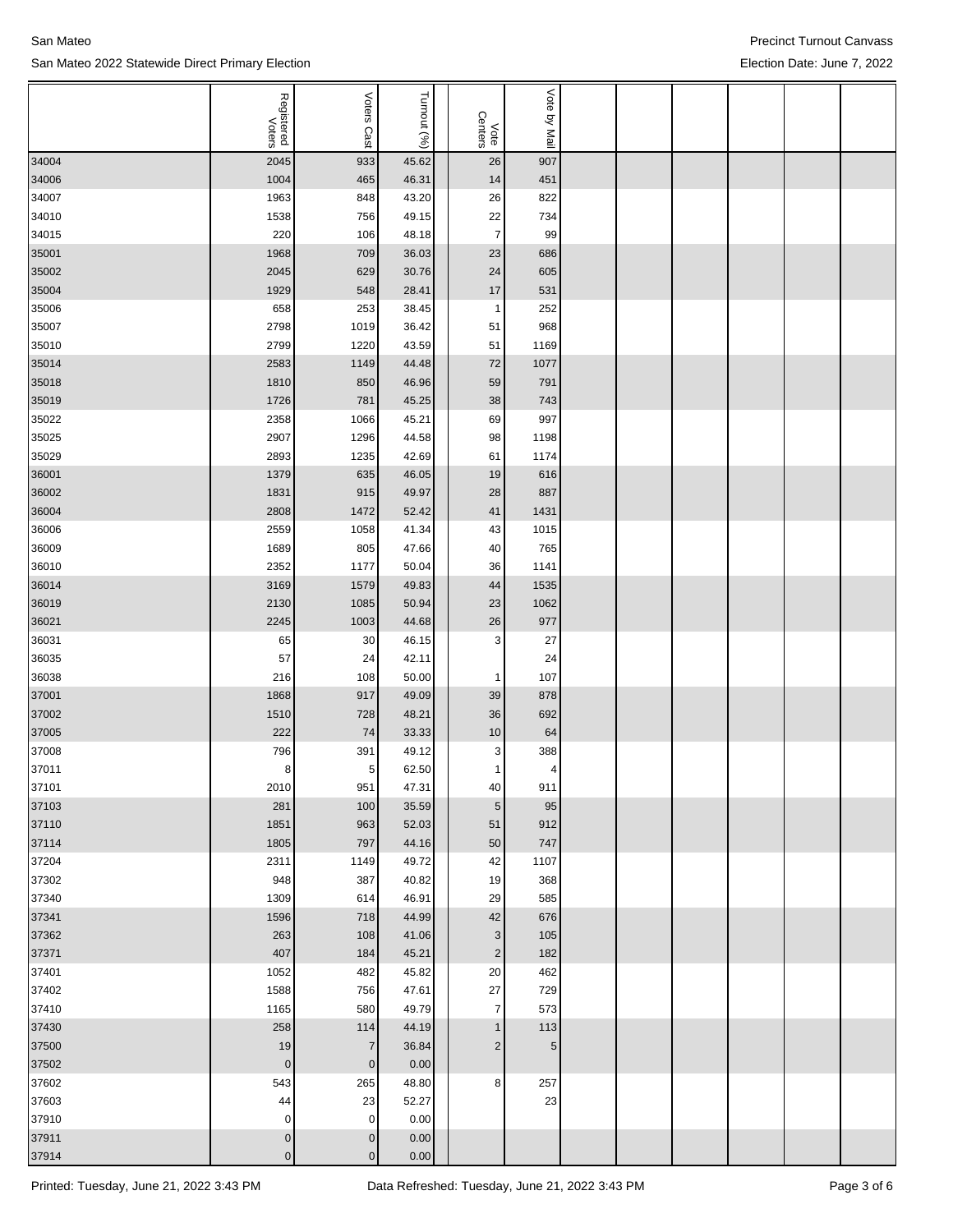|       | Registered<br>Voters | Voters          | Turnout (%) |                 | Vote by Mail |  |  |  |
|-------|----------------------|-----------------|-------------|-----------------|--------------|--|--|--|
|       |                      | Cast            |             | Vote<br>Centers |              |  |  |  |
| 37915 | $\pmb{0}$            | $\overline{0}$  | 0.00        |                 |              |  |  |  |
| 37916 | $\mathbf 0$          | 0               | 0.00        |                 |              |  |  |  |
| 38001 | 1243                 | 579             | 46.58       | 23              | 556          |  |  |  |
| 38003 | 1049                 | 446             | 42.52       | 21              | 425          |  |  |  |
| 38004 | 1927                 | 853             | 44.27       | 43              | 810          |  |  |  |
| 39001 | 2180                 | 1170            | 53.67       | 41              | 1129         |  |  |  |
| 39005 | 1420                 | 681             | 47.96       | 36              | 645          |  |  |  |
| 40001 | 2603                 | 392             | 15.06       | 25              | 367          |  |  |  |
| 40003 | 2489                 | 429             | 17.24       | 27              | 402          |  |  |  |
| 40006 | 1826                 | 330             | 18.07       | 13              | 317          |  |  |  |
| 40007 | 2691                 | 541             | 20.10       | 31              | 510          |  |  |  |
| 40010 | 1940                 | 366             | 18.87       | 26              | 340          |  |  |  |
| 44001 | 810                  | 372             | 45.93       | 12              | 360          |  |  |  |
| 44002 | 714                  | 317             | 44.40       | 10              | 307          |  |  |  |
| 44003 | 2571                 | 482             | 18.75       | 18              | 464          |  |  |  |
| 44006 | 94                   | 26              | 27.66       | $\overline{2}$  | 24           |  |  |  |
| 44007 | 524                  | 227             | 43.32       | $\bf8$          | 219          |  |  |  |
| 44008 | 1535                 | 746             | 48.60       | 20              | 726          |  |  |  |
| 44010 | 2317                 | 970             | 41.86       | 35              | 935          |  |  |  |
| 44014 | 1429                 | 595             | 41.64       | 32              | 563          |  |  |  |
| 44031 | 40                   | 18              | 45.00       |                 | 18           |  |  |  |
| 44032 | 233                  | 45              | 19.31       | 1               | 44           |  |  |  |
| 44035 | 18                   | $\overline{0}$  | 0.00        |                 |              |  |  |  |
| 44036 | 28                   | 5 <sub>5</sub>  | 17.86       |                 | 5            |  |  |  |
| 44037 | $\pmb{0}$            | $\vert 0 \vert$ | 0.00        |                 |              |  |  |  |
| 44040 | 358                  | 146             | 40.78       | 2               | 144          |  |  |  |
| 44041 | 0                    | $\overline{0}$  | 0.00        |                 |              |  |  |  |
| 44042 | 25                   | 11              | 44.00       |                 | 11           |  |  |  |
| 44043 | $\sqrt{2}$           | 0               | 0.00        |                 |              |  |  |  |
| 46001 | 2351                 | 616             | 26.20       | 36              | 580          |  |  |  |
| 46002 | 817                  | 217             | 26.56       | $\vert 9 \vert$ | 208          |  |  |  |
| 46004 | 1327                 | 323             | 24.34       | 18              | 305          |  |  |  |
| 46005 | 678                  | 117             | 17.26       | $\overline{7}$  | 110          |  |  |  |
| 46006 | 2064                 | 644             | 31.20       | 27              | 617          |  |  |  |
| 46007 | 1505                 | 544             | 36.15       | 22              | 522          |  |  |  |
| 46008 | 845                  | 360             | 42.60       | $6 \mid$        | 354          |  |  |  |
| 46009 | 1448                 | 588             | 40.61       | 27              | 561          |  |  |  |
| 46011 | 1232                 | 496             | 40.26       | 23              | 473          |  |  |  |
| 46012 | 1417                 | 648             | 45.73       | 23              | 625          |  |  |  |
| 46013 | 1795                 | 853             | 47.52       | 25              | 828          |  |  |  |
| 46015 | 698                  | 287             | 41.12       | 17              | 270          |  |  |  |
| 46016 | 1709                 | 735             | 43.01       | 29              | 706          |  |  |  |
| 46017 | 1253                 | 467             | 37.27       | 12              | 455          |  |  |  |
| 46020 | 1261                 | 358             | 28.39       | 21              | 337          |  |  |  |
| 46022 | 1067                 | 388             | 36.36       | 20              | 368          |  |  |  |
| 46023 | 1427                 | 367             | 25.72       | 23              | 344          |  |  |  |
| 46024 | 2293                 | 744             | 32.45       | 21              | 723          |  |  |  |
| 46028 | 1439                 | 611             | 42.46       | 13              | 598          |  |  |  |
| 46029 | 1829                 | 845             | 46.20       | 20              | 825          |  |  |  |
| 46033 | 2524                 | 1155            | 45.76       | 38              | 1117         |  |  |  |
| 46035 | 1255                 | 571             | 45.50       | 22              | 549          |  |  |  |
| 46038 | 1131                 | 484             | 42.79       | 24              | 460          |  |  |  |
| 46048 | 1226                 | 631             | 51.47       | 20              | 611          |  |  |  |
| 46050 | 944                  | 320             | 33.90       | 13              | 307          |  |  |  |
| 46057 | 206                  | 105             | 50.97       | $\mathbf{3}$    | 102          |  |  |  |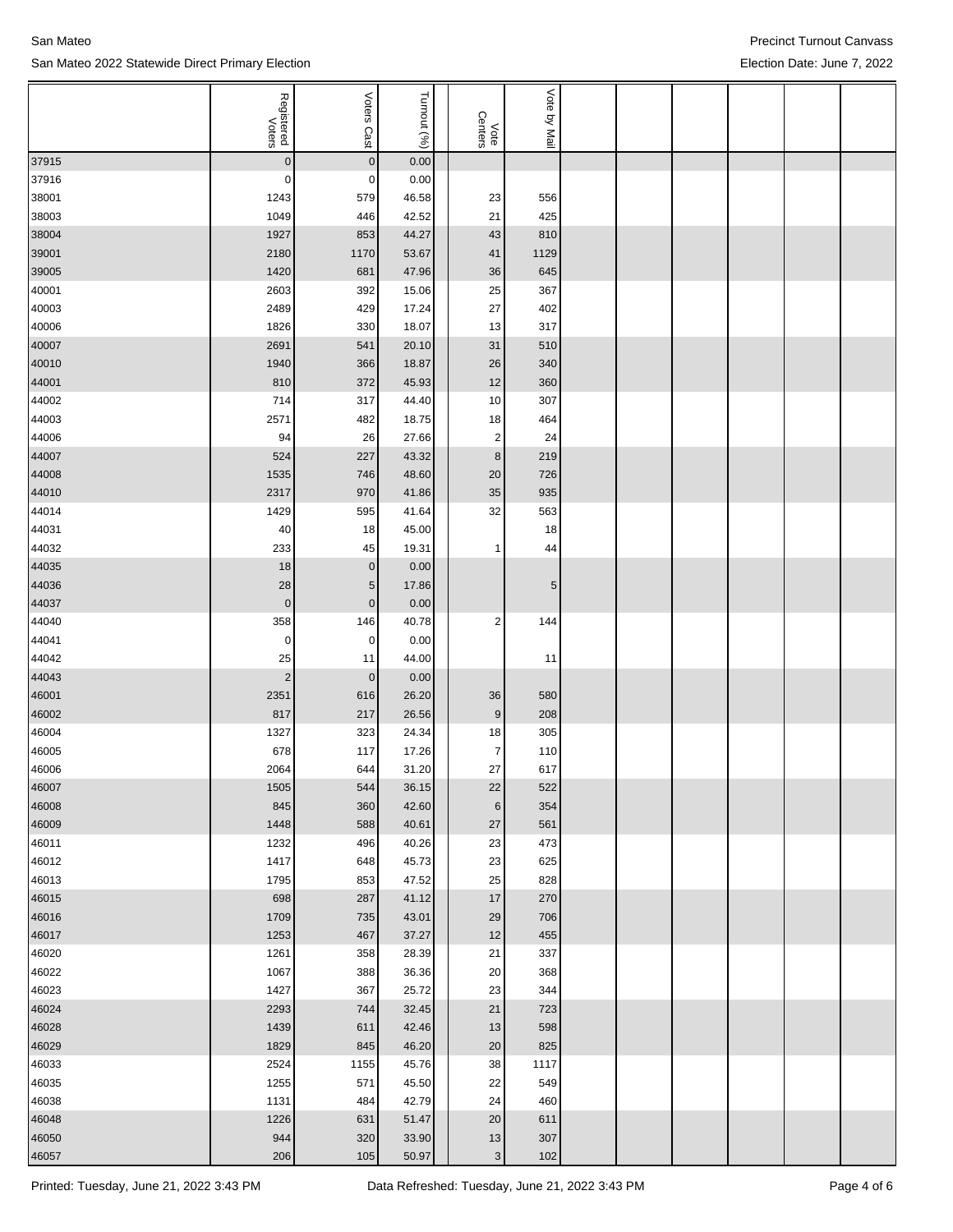|                | Registered<br>Voters | Voters       | Turnout (%)    |                 | Vote         |  |  |  |
|----------------|----------------------|--------------|----------------|-----------------|--------------|--|--|--|
|                |                      | Cast         |                | Vote<br>Centers | ey Mail      |  |  |  |
| 46062          | 704                  | 297          | 42.19          | 11              | 286          |  |  |  |
| 46400          | 2399                 | 1109         | 46.23          | 52              | 1057         |  |  |  |
| 46401          | 2413                 | 1028         | 42.60          | 56              | 972          |  |  |  |
| 46405          | 2570                 | 1085         | 42.22          | 49              | 1036         |  |  |  |
| 46408          | 21                   | 13           | 61.90          | $\mathbf{1}$    | 12           |  |  |  |
| 47001          | 360                  | 168          | 46.67          | $\overline{c}$  | 166          |  |  |  |
| 47050          | 908                  | 383          | 42.18          | 8               | 375          |  |  |  |
| 47051          | 1516                 | 643          | 42.41          | 19              | 624          |  |  |  |
| 47108          | 130                  | 52           | 40.00          | $\mathbf{1}$    | 51           |  |  |  |
| 47480          | 597                  | 275          | 46.06          | 8               | 267          |  |  |  |
| 47501          | 1857                 | 366          | 19.71          | 28              | 338          |  |  |  |
| 47503          | 1147                 | 431          | 37.58          | 10              | 421          |  |  |  |
| 47505          | 1468                 | 358          | 24.39          | 19              | 339          |  |  |  |
| 47507          | 160                  | 41           | 25.63          | 1               | 40           |  |  |  |
| 47509          | 1278                 | 210          | 16.43          | 26              | 184          |  |  |  |
| 50001          | 1311                 | 651          | 49.66          | 56              | 595          |  |  |  |
|                |                      |              |                |                 |              |  |  |  |
| 50003<br>52014 | 1644                 | 670          | 40.75          | 44              | 626          |  |  |  |
|                | 2466                 | 980          | 39.74          | 43              | 937          |  |  |  |
| 52019          | 2260<br>1733         | 920          | 40.71<br>35.60 | 28              | 892          |  |  |  |
| 52021<br>52022 |                      | 617          |                | 14              | 603          |  |  |  |
|                | 2561                 | 962          | 37.56          | 40              | 922          |  |  |  |
| 52024          | 1066                 | 422          | 39.59          | 8               | 414          |  |  |  |
| 52028          | 1972                 | 620          | 31.44          | 24              | 596          |  |  |  |
| 52034          | 111                  | 48           | 43.24          | $\mathbf{1}$    | 47           |  |  |  |
| 52045          | 35                   | 21           | 60.00          | $\mathbf{1}$    | 20           |  |  |  |
| 53001          | 666                  | 235          | 35.29          | 11              | 224          |  |  |  |
| 53002          | 120                  | 39           | 32.50          | 2               | 37           |  |  |  |
| 56001          | 1918                 | 501          | 26.12          | 22              | 479          |  |  |  |
| 56003          | 2228                 | 816          | 36.62          | 26              | 790          |  |  |  |
| 56005          | 2391                 | 608          | 25.43          | 39              | 569          |  |  |  |
| 56007          | 2029                 | 473          | 23.31          | 25              | 448          |  |  |  |
| 56009          | 2682                 | 818          | 30.50          | 28              | 790          |  |  |  |
| 56010          | 2662                 | 659          | 24.76          | 28              | 631          |  |  |  |
| 56012          | 2652                 | 801          | 30.20          | 19              | 782          |  |  |  |
| 56013          | 2362                 | 750          | 31.75          | 22              | 728          |  |  |  |
| 56015          | 1582                 | 380          | 24.02          | 6               | 374          |  |  |  |
| 56016          | 2383                 | 657          | 27.57          | 23              | 634          |  |  |  |
| 56022          | 2398                 | 903          | 37.66          | $30\,$          | 873          |  |  |  |
| 56024          | 2641                 | 786          | 29.76          | 28              | 758          |  |  |  |
| 56028          | 1878                 | 537          | 28.59          | 13              | 524          |  |  |  |
| 56029          | 2380                 | 693          | 29.12          | 23              | 670          |  |  |  |
| 56032          | 2553                 | 869          | 34.04          | 37              | 832          |  |  |  |
| 56033          | 2119                 | 663          | 31.29          | 16              | 647          |  |  |  |
| 56038          | 2682                 | 769          | 28.67          | 23              | 746          |  |  |  |
| 56039          | 1797                 | 512          | 28.49          | 8               | 504          |  |  |  |
| 56043          | 2333                 | 628          | 26.92          | 17              | 611          |  |  |  |
| 56046          | 2749                 | 896          | 32.59          | 18              | 878          |  |  |  |
| 56049          | 2613                 | 822          | 31.46          | 24              | 798          |  |  |  |
| 56051          | 2335                 | 759          | 32.51          | 25              | 734          |  |  |  |
| 56054          | 988                  | 232          | 23.48          | 10              | 222          |  |  |  |
| 57001          | $\mathbf 0$          | $\mathbf 0$  | 0.00           |                 |              |  |  |  |
| 57101          | 2557                 | 993          | 38.83          | 28              | 965          |  |  |  |
| 57104          | 748                  | 195          | 26.07          | 8               | 187          |  |  |  |
| 57105          | 80                   | 20           | 25.00          |                 | 20           |  |  |  |
| 57201          | $\mathsf 0$          | $\mathbf{1}$ | 0.00           |                 | $\mathbf{1}$ |  |  |  |